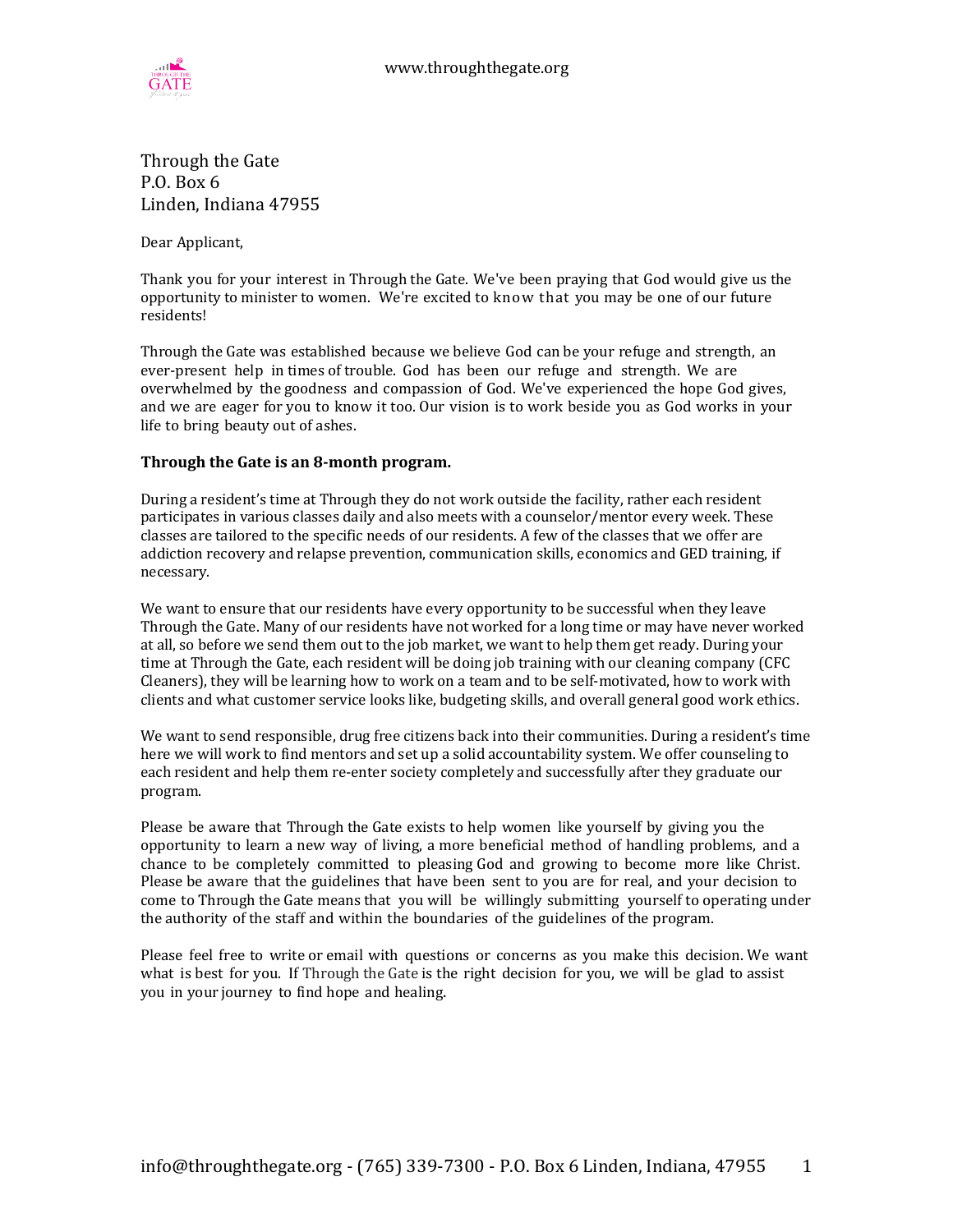

#### **Instructions:**

- Read the Through the Gate Rules & Policies documentation.
- Complete the Through the Gate Resident Application.
- Sign/Date and return the Through the Gate Resident Application.

#### **P.O. Box 6 210 N. Meridian St. Linden, IN, 47955**

Or

Scan to PDF and send to:

#### **info@throughthegate.org**

#### **What to expect next:**

- Upon receiving the Resident Application, it will be reviewed by TTG Staff.
- A decision will be made concerning your acceptance or denial into the Through the Gate program.
- An acceptance or denial letter will be sent to you.
- If accepted, feel free to send a copy of your acceptance letter to your legal representative or judge.

Sincerely,

Steve Covington Executive Director/ Through the Gate info@throughthegate.org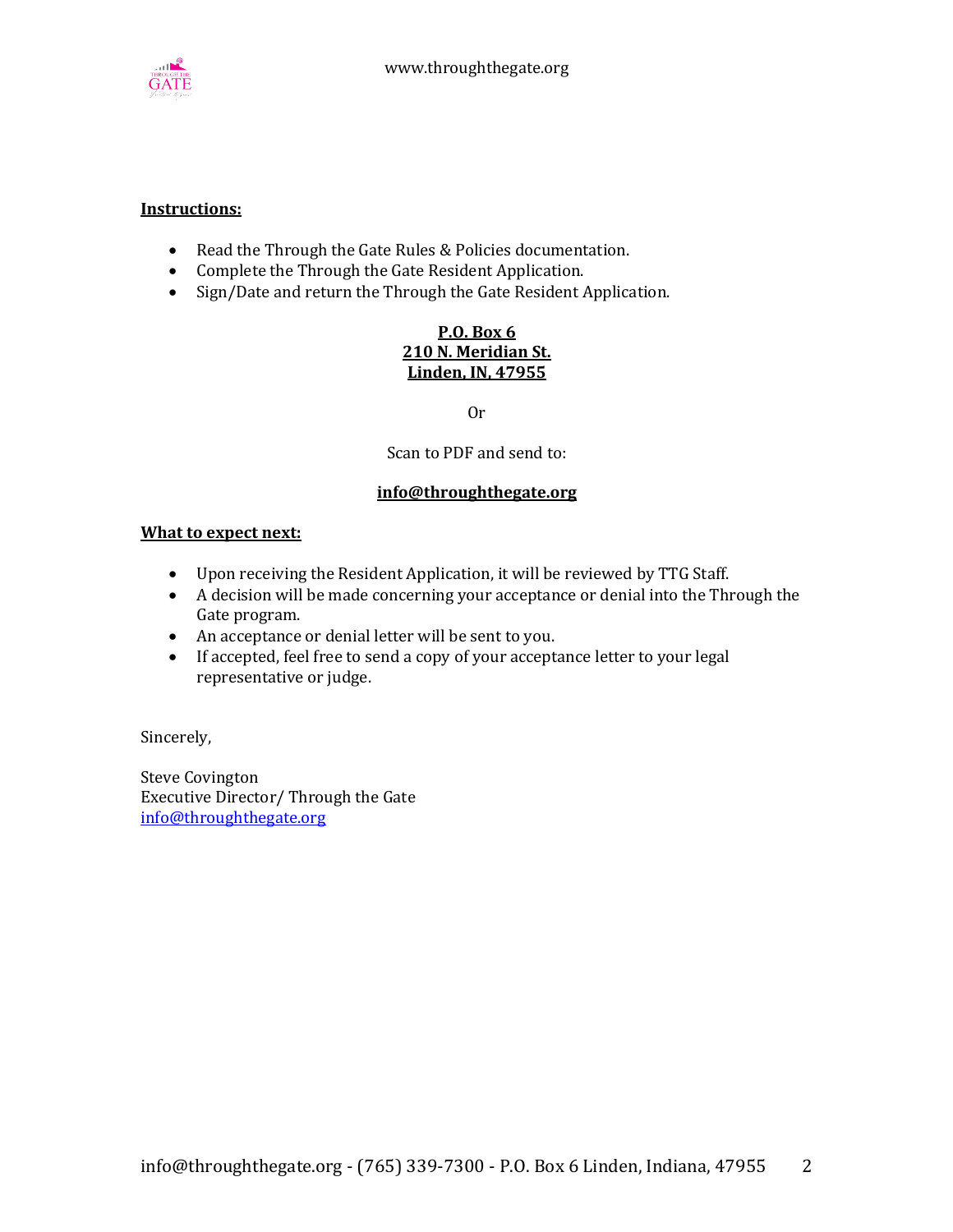

Through the Gate P.O. Box 6 Linden, Indiana 47955

#### **Through the Gate Resident Application**

The confidential information you share on this application will not be held against you or used to judge you. The Through the Gate staff simply needs to know the facts about you and where you are in life right now. Please remember that we will not be able to help you if you are not completely honest when you answer the questions below. If you do not understand what is being requested, please call us; we will be happy to assist you. **If a guestion** does not apply, it is very important that you mark  $N/A$ ; do not leave any **question blank.**

| If you have ever been in IDOC please provide DOC#_______________________________                                                              |      |       |     |  |
|-----------------------------------------------------------------------------------------------------------------------------------------------|------|-------|-----|--|
| Street                                                                                                                                        | City | State | Zip |  |
| Date of Birth: ______________ Age: _______ City and State of birth: ________________________________<br>Social Security #: __________________ |      |       |     |  |
| Height: __________Weight: __________Eye Color: _____________Hair Color: ___________________________                                           |      |       |     |  |
| Is your Drivers License suspended? ______________ If Yes, Explain _______________                                                             |      |       |     |  |
|                                                                                                                                               |      |       |     |  |
|                                                                                                                                               |      |       |     |  |
|                                                                                                                                               |      |       |     |  |
|                                                                                                                                               |      |       |     |  |
| Have you had a Facebook account? _______ Under what name? ______________________                                                              |      |       |     |  |
| Name & Contact info of the person who referred you:                                                                                           |      |       |     |  |
|                                                                                                                                               |      |       |     |  |
|                                                                                                                                               |      |       |     |  |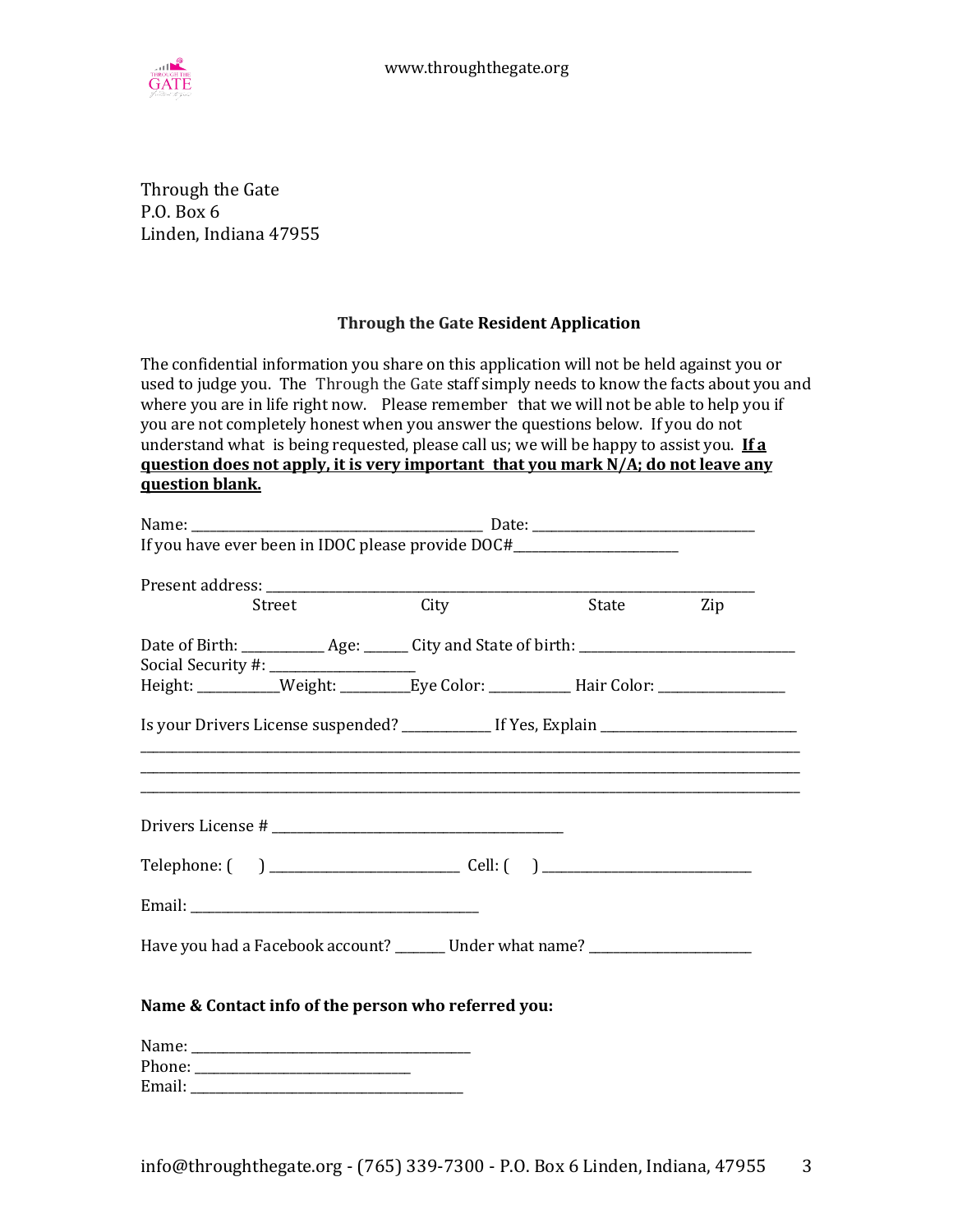

#### **Intimate Relationships / Marital Status**

\_\_\_\_ Single \_\_\_\_ Married \_\_\_\_ Divorced \_\_\_\_ Separated \_\_\_\_Engaged \_\_\_\_Serious relationship \_\_\_ Homosexual

#### **Children**

Do you have any children? \_\_\_\_\_\_\_\_ How Many? \_\_\_\_\_\_\_\_\_\_\_

List names and ages of all children you have given birth to:

1. \_\_\_\_\_\_\_\_\_\_\_\_\_\_\_\_\_\_\_\_\_\_\_\_\_\_\_\_\_\_\_\_\_\_\_\_\_\_\_\_\_\_\_\_\_\_ Age \_\_\_\_\_\_\_\_\_\_\_ DOB \_\_\_\_\_\_\_\_\_\_\_\_\_\_\_\_\_\_\_\_\_\_\_\_\_ 2. \_\_\_\_\_\_\_\_\_\_\_\_\_\_\_\_\_\_\_\_\_\_\_\_\_\_\_\_\_\_\_\_\_\_\_\_\_\_\_\_\_\_\_\_\_\_ Age \_\_\_\_\_\_\_\_\_\_\_ DOB \_\_\_\_\_\_\_\_\_\_\_\_\_\_\_\_\_\_\_\_\_\_\_\_\_ 3. \_\_\_\_\_\_\_\_\_\_\_\_\_\_\_\_\_\_\_\_\_\_\_\_\_\_\_\_\_\_\_\_\_\_\_\_\_\_\_\_\_\_\_\_\_\_ Age \_\_\_\_\_\_\_\_\_\_\_ DOB \_\_\_\_\_\_\_\_\_\_\_\_\_\_\_\_\_\_\_\_\_\_\_\_\_ 4. \_\_\_\_\_\_\_\_\_\_\_\_\_\_\_\_\_\_\_\_\_\_\_\_\_\_\_\_\_\_\_\_\_\_\_\_\_\_\_\_\_\_\_\_\_\_ Age \_\_\_\_\_\_\_\_\_\_\_ DOB \_\_\_\_\_\_\_\_\_\_\_\_\_\_\_\_\_\_\_\_\_\_\_\_\_

Who has custody of your children? \_\_\_\_\_\_\_\_\_\_\_\_\_\_\_\_\_\_\_\_\_\_\_\_\_\_\_\_\_\_\_\_\_\_\_\_\_\_\_\_\_\_\_\_\_\_\_\_\_\_\_\_\_\_\_\_\_\_\_\_\_\_\_\_\_\_\_

What arrangements are being made for your children while you are at Through the Gate?

 $\overline{a_1}$  ,  $\overline{a_2}$  ,  $\overline{a_3}$  ,  $\overline{a_4}$  ,  $\overline{a_5}$  ,  $\overline{a_6}$  ,  $\overline{a_7}$  ,  $\overline{a_8}$  ,  $\overline{a_9}$  ,  $\overline{a_9}$  ,  $\overline{a_9}$  ,  $\overline{a_9}$  ,  $\overline{a_9}$  ,  $\overline{a_9}$  ,  $\overline{a_9}$  ,  $\overline{a_9}$  ,  $\overline{a_9}$  ,  $\overline{a_1}$  ,  $\overline{a_2}$  ,  $\overline{a_3}$  ,  $\overline{a_4}$  ,  $\overline{a_5}$  ,  $\overline{a_6}$  ,  $\overline{a_7}$  ,  $\overline{a_8}$  ,  $\overline{a_9}$  ,  $\overline{a_9}$  ,  $\overline{a_9}$  ,  $\overline{a_9}$  ,  $\overline{a_9}$  ,  $\overline{a_9}$  ,  $\overline{a_9}$  ,  $\overline{a_9}$  ,  $\overline{a_9}$  ,

Are you on any type of government or financial assistance such as welfare, SNAP, or SSI?

Will you be willing to use this assistance to help Through the Gate help you? \_\_\_\_\_\_\_\_\_

\_\_\_\_\_\_\_\_\_\_\_\_\_\_\_\_\_\_\_\_\_\_\_\_\_\_\_\_\_\_\_\_\_\_\_\_\_\_\_\_\_\_\_\_\_\_\_\_\_\_\_\_\_\_\_\_\_\_\_\_\_\_\_\_\_\_\_\_\_\_\_\_\_\_\_\_\_\_\_\_\_\_\_\_\_\_\_\_\_\_\_\_

#### **Overall Physical and Medical Health**

Are you in general good health? If not, please explain what medical issues you have.

Do you have a *medically verifiable* disability?

List any physical limitation that you may have as indicated by a physician: \_\_\_\_\_\_\_\_\_\_\_\_\_\_\_\_\_\_\_\_\_\_\_\_\_\_\_\_\_\_\_\_\_\_

Do you have any conditions or events in your past that would limit your ability to fully participate in the Through the Gate program? This would include physical chores such as cleaning, cooking, moping, vacuuming, bending, mowing, painting, sleeping in a top bunk, etc.?

\_\_\_\_\_\_\_\_\_\_\_\_\_\_\_\_\_\_\_\_\_\_\_\_\_\_\_\_\_\_\_\_\_\_\_\_\_\_\_\_\_\_\_\_\_\_\_\_\_\_\_\_\_\_\_\_\_\_\_\_\_\_\_\_\_\_\_\_\_\_\_\_\_\_\_\_\_\_\_\_\_\_\_\_\_\_\_\_\_\_\_\_\_\_\_\_\_\_\_\_\_\_\_\_\_\_\_\_\_\_\_\_\_\_\_\_\_\_\_ \_\_\_\_\_\_\_\_\_\_\_\_\_\_\_\_\_\_\_\_\_\_\_\_\_\_\_\_\_\_\_\_\_\_\_\_\_\_\_\_\_\_\_\_\_\_\_\_\_\_\_\_\_\_\_\_\_\_\_\_\_\_\_\_\_\_\_\_\_\_\_\_\_\_\_\_\_\_\_\_\_\_\_\_\_\_\_\_\_\_\_\_\_\_\_\_\_\_\_\_\_\_\_\_\_\_\_\_\_\_\_\_\_\_\_\_\_\_\_

 $\overline{\phantom{a}}$  , and the contribution of the contribution of the contribution of the contribution of the contribution of the contribution of the contribution of the contribution of the contribution of the contribution of the

\_\_\_\_\_\_\_\_\_\_\_\_\_\_\_\_\_\_\_\_\_\_\_\_\_\_\_\_\_\_\_\_\_\_\_\_\_\_\_\_\_\_\_\_\_\_\_\_\_\_\_\_\_\_\_\_\_\_\_\_\_\_\_\_\_\_\_\_\_\_\_\_\_\_\_\_\_\_\_\_\_\_\_\_\_\_\_\_\_\_\_\_\_\_\_\_\_\_\_\_\_\_\_\_\_\_\_\_\_\_ \_\_\_\_\_\_\_\_\_\_\_\_\_\_\_\_\_\_\_\_\_\_\_\_\_\_\_\_\_\_\_\_\_\_\_\_\_\_\_\_\_\_\_\_\_\_\_\_\_\_\_\_\_\_\_\_\_\_\_\_\_\_\_\_\_\_\_\_\_\_\_\_\_\_\_\_\_\_\_\_\_\_\_\_\_\_\_\_\_\_\_\_\_\_\_\_\_\_\_\_\_\_\_\_\_\_\_\_\_\_

Do you have any allergies?  $\Box$  List:  $\Box$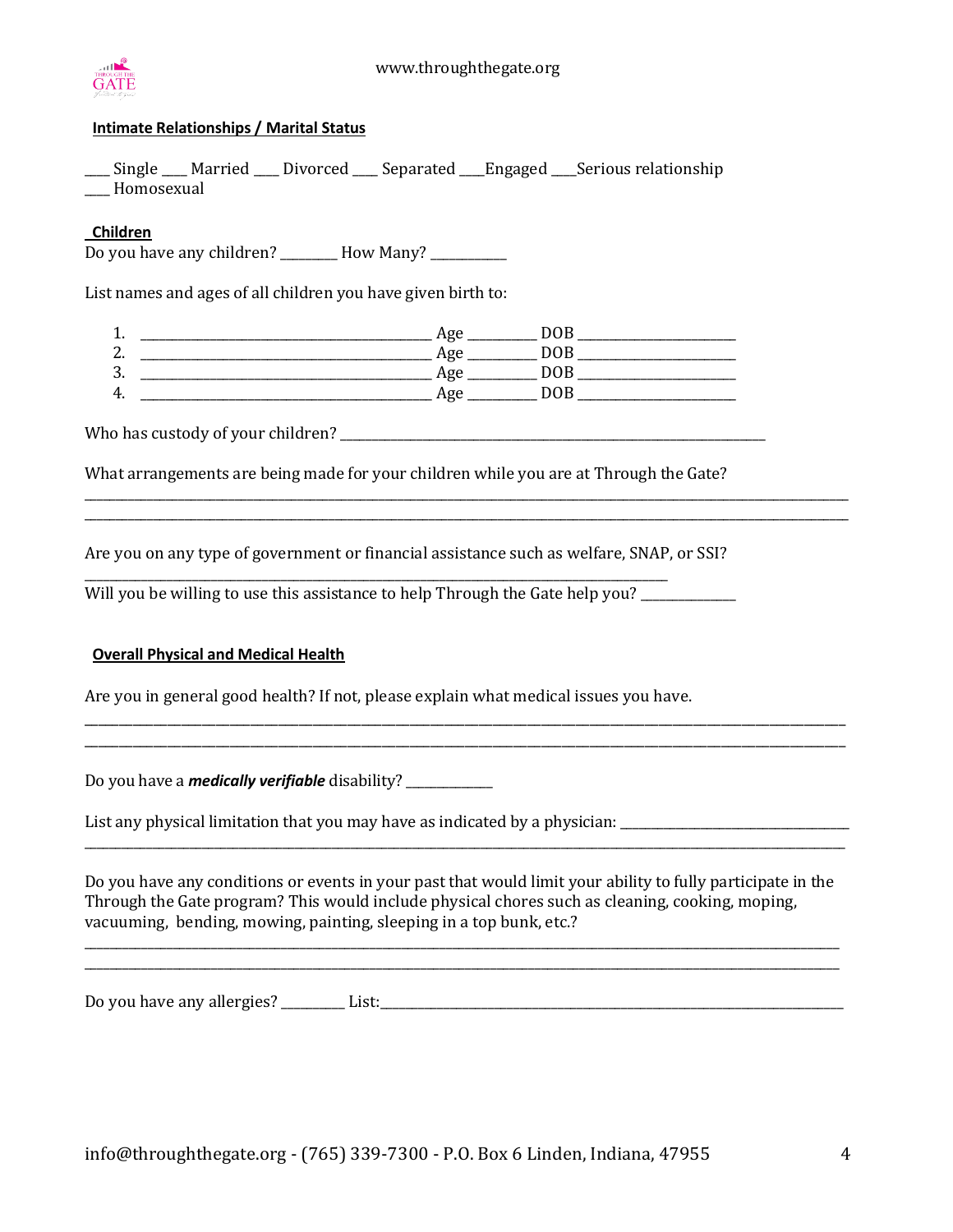

List any and all medications that you take:

| <b>Medication</b> | <b>Dosage</b> | For what reason? | For how long? |
|-------------------|---------------|------------------|---------------|
|                   |               |                  |               |
|                   |               |                  |               |
|                   |               |                  |               |
|                   |               |                  |               |
|                   |               |                  |               |
|                   |               |                  |               |
|                   |               |                  |               |
|                   |               |                  |               |
|                   |               |                  |               |
|                   |               |                  |               |

#### IF YOU START TAKING ANY NEW MEDICATION BEFORE COMING TO THROUGH THE GATE, YOU WILL NEED TO SEND US NOTICE. FAILURE TO NOTIFY US OF MEDICATION CHANGES COULD **RESULT IN YOUR DISMISSAL FROM OUR PROGRAM.**

\_\_\_\_\_\_\_\_\_\_\_\_\_\_\_\_\_\_\_\_\_\_\_\_\_\_\_\_\_\_\_\_\_\_\_\_\_\_\_\_\_\_\_\_\_\_\_\_\_\_\_\_\_\_\_\_\_\_\_\_\_\_\_\_\_\_\_\_\_\_\_\_\_\_\_\_\_\_\_\_\_\_\_\_\_\_\_\_\_\_\_\_\_\_\_\_\_\_\_\_\_\_\_\_\_\_\_\_\_\_\_\_\_\_\_\_\_\_\_\_ \_\_\_\_\_\_\_\_\_\_\_\_\_\_\_\_\_\_\_\_\_\_\_\_\_\_\_\_\_\_\_\_\_\_\_\_\_\_\_\_\_\_\_\_\_\_\_\_\_\_\_\_\_\_\_\_\_\_\_\_\_\_\_\_\_\_\_\_\_\_\_\_\_\_\_\_\_\_\_\_\_\_\_\_\_\_\_\_\_\_\_\_\_\_\_\_\_\_\_\_\_\_\_\_\_\_\_\_\_\_\_\_\_\_\_\_\_\_\_\_

\_\_\_\_\_\_\_\_\_\_\_\_\_\_\_\_\_\_\_\_\_\_\_\_\_\_\_\_\_\_\_\_\_\_\_\_\_\_\_\_\_\_\_\_\_\_\_\_\_\_\_\_\_\_\_\_\_\_\_\_\_\_\_\_\_\_\_\_\_\_\_\_\_\_\_\_\_\_\_\_\_\_\_\_\_\_\_\_\_\_\_\_\_\_\_\_\_\_\_\_\_\_\_\_\_\_\_\_\_\_\_\_\_\_\_\_\_\_\_\_

List all past surgeries or medical hospitalizations (include dates): \_\_\_\_\_\_\_\_\_\_\_\_\_\_\_\_\_\_\_\_\_\_\_\_\_\_\_\_\_\_\_\_\_\_\_\_\_\_\_\_\_\_\_\_\_\_

#### **Eating Habits**

| <b>HULLIS HUDILD</b>                                                            |
|---------------------------------------------------------------------------------|
| Do you consider your eating habits to be normal? Yes or No?                     |
| Are you on a special diet? ________________ Explain:                            |
| Do you have any <i>medically verifiable</i> food allergies?<br>Do you eat meat? |

#### **Past and Current Substance Abuse**

Have you ever experimented with the following substances?

| Alcohol           | Hallucinogenic (Acid, LSD, etc.) | Morphine          | Inhalants |
|-------------------|----------------------------------|-------------------|-----------|
| Crank             | _Amphetamines (Uppers)           | Opiates           | Crack     |
| Crystal Meth      | Barbiturates (Downers)           | Heroin            | Tobacco   |
| Marijuana         | _Meth Amphetamines               | Cocaine           | Ecstasy   |
| Spice             |                                  |                   |           |
| _Other (Specify:_ |                                  |                   |           |
| Drugs of choice:  |                                  |                   |           |
|                   | Frequency of use: ____           | Date of last use: |           |
|                   | Frequency of use: ______         | Date of last use: |           |
| 3.                | Frequency of use: ___            | Date of last use: |           |

4. \_\_\_\_\_\_\_\_\_\_\_\_\_\_\_\_\_\_\_\_\_\_\_ Frequency of use: \_\_\_\_\_\_\_\_\_\_\_\_\_\_\_\_\_\_ Date of last use: \_\_\_\_\_\_\_\_\_\_\_\_\_\_\_\_\_\_\_\_\_\_\_\_\_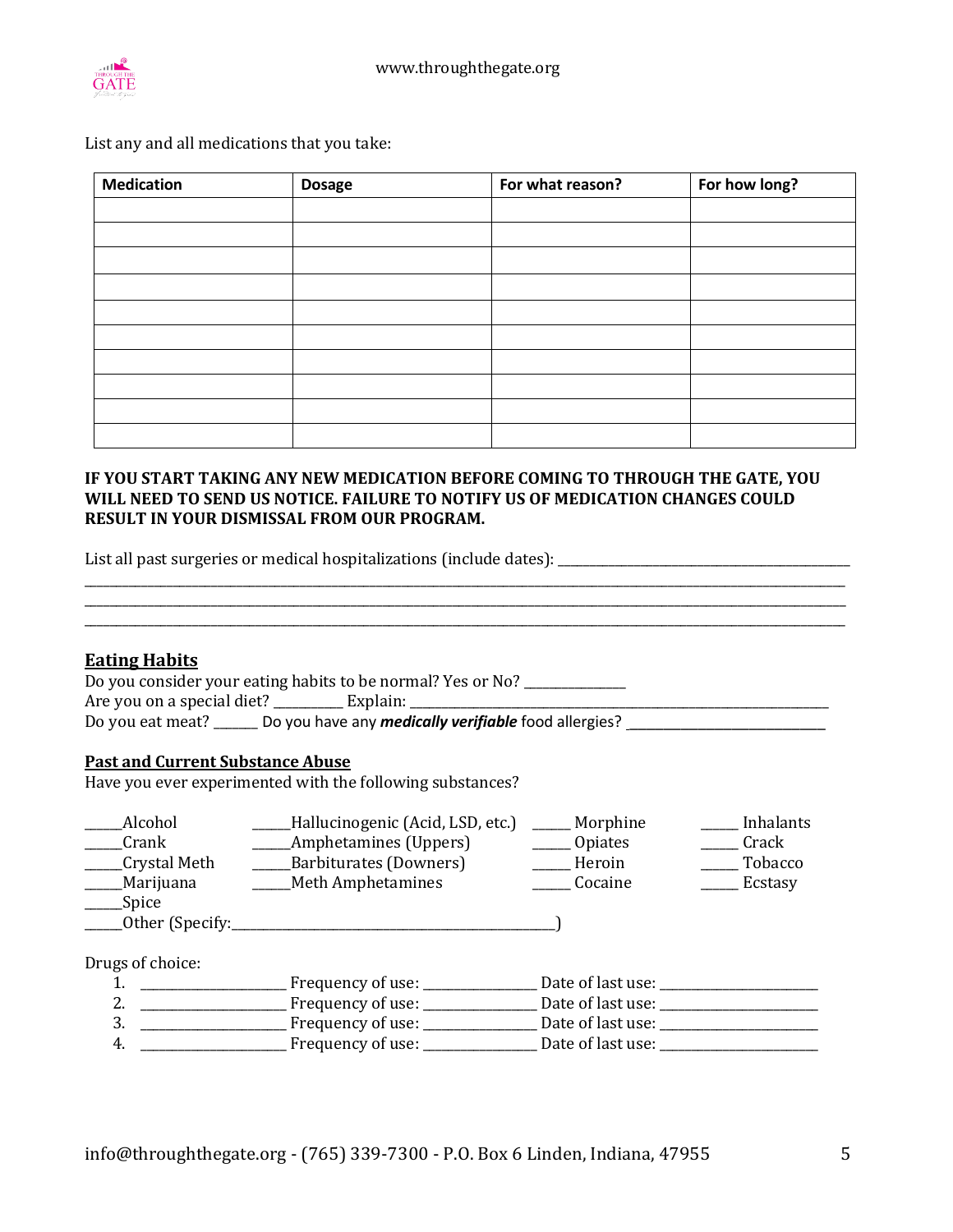

#### Have you ever been in an alcohol, drug, or detox program?  $W_{2s}$  it faith-based or secular?

| Date of Entry | Program Name | City / State | Reason for Leaving | Date of Discharge |
|---------------|--------------|--------------|--------------------|-------------------|
|               |              |              |                    |                   |
|               |              |              |                    |                   |
|               |              |              |                    |                   |
|               |              |              |                    |                   |
|               |              |              |                    |                   |
|               |              |              |                    |                   |

#### **Past Counseling or Treatment Experience**

Have you ever experienced a life altering traumatic event that still affects you? Please explain.

 $\overline{a_1}$  ,  $\overline{a_2}$  ,  $\overline{a_3}$  ,  $\overline{a_4}$  ,  $\overline{a_5}$  ,  $\overline{a_6}$  ,  $\overline{a_7}$  ,  $\overline{a_8}$  ,  $\overline{a_9}$  ,  $\overline{a_9}$  ,  $\overline{a_9}$  ,  $\overline{a_9}$  ,  $\overline{a_9}$  ,  $\overline{a_9}$  ,  $\overline{a_9}$  ,  $\overline{a_9}$  ,  $\overline{a_9}$  ,  $\overline{a_1}$  ,  $\overline{a_2}$  ,  $\overline{a_3}$  ,  $\overline{a_4}$  ,  $\overline{a_5}$  ,  $\overline{a_6}$  ,  $\overline{a_7}$  ,  $\overline{a_8}$  ,  $\overline{a_9}$  ,  $\overline{a_9}$  ,  $\overline{a_9}$  ,  $\overline{a_9}$  ,  $\overline{a_9}$  ,  $\overline{a_9}$  ,  $\overline{a_9}$  ,  $\overline{a_9}$  ,  $\overline{a_9}$  ,

On a scale from 1 (worst) to 10 (best), how would you evaluate your life? \_\_\_\_\_\_\_

Have you ever tried to commit suicide? \_\_\_\_\_\_\_\_ Why? \_\_\_\_\_\_\_\_\_\_\_\_\_\_\_\_\_\_\_\_\_\_\_\_\_\_\_

Have you ever been to counseling? \_\_\_\_\_\_\_\_\_\_\_ Why? \_\_\_\_\_\_\_\_\_\_\_\_\_\_\_\_\_\_\_\_\_\_\_\_\_\_\_\_\_\_\_\_\_\_\_\_\_\_\_\_\_\_\_\_\_\_\_\_\_\_\_\_\_\_\_\_\_\_

Have you ever received psychiatric care or been in a psychiatric hospital? \_\_\_\_\_\_\_\_ (List facilities)

| Date of Entry | Program Name | City / State | Reason for Leaving | Date of Discharge |
|---------------|--------------|--------------|--------------------|-------------------|
|               |              |              |                    |                   |
|               |              |              |                    |                   |
|               |              |              |                    |                   |
|               |              |              |                    |                   |

You may be asked to sign a release form from the above facilities and forward records to Through *the Gate.*

#### **Sexual Health**

| Have you ever been tested for a STD?    | Month and Year? | Results? |  |
|-----------------------------------------|-----------------|----------|--|
| Have you ever been tested for Hep C? _  | Month and Year? | Results? |  |
| Have you ever been tested for HIV/AIDS? | Month and Year? | Results? |  |

\_\_\_\_\_\_\_\_\_\_\_\_\_\_\_\_\_\_\_\_\_\_\_\_\_\_\_\_\_\_\_\_\_\_\_\_\_\_\_\_\_\_\_\_\_\_\_\_\_\_\_\_\_\_\_\_\_\_\_\_\_\_\_\_\_\_\_\_\_\_\_\_\_\_\_\_\_\_\_\_\_\_\_\_\_\_\_ \_\_\_\_\_\_\_\_\_\_\_\_\_\_\_\_\_\_\_\_\_\_\_\_\_\_\_\_\_\_\_\_\_\_\_\_\_\_\_\_\_\_\_\_\_\_\_\_\_\_\_\_\_\_\_\_\_\_\_\_\_\_\_\_\_\_\_\_\_\_\_\_\_\_\_\_\_\_\_\_\_\_\_\_\_\_\_

**Do you have any learning disabilities**? Such as problems reading or writing? \_\_\_\_\_\_\_\_\_\_\_ Explain: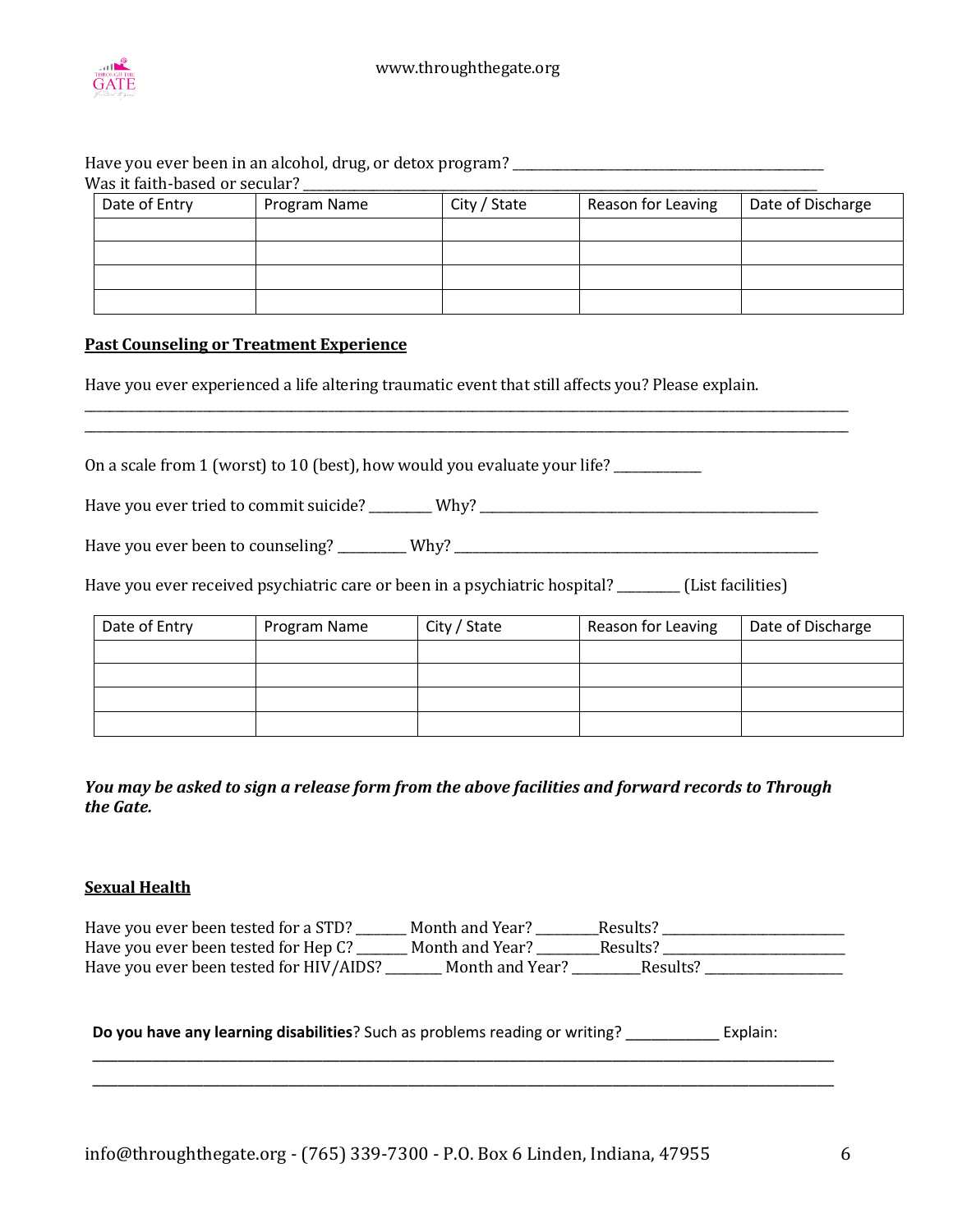

### **Legal Background**

# **Arrest History**

| <b>Date</b> | Charge                                                                                                               | <b>Legal Outcome</b>                                                                                             | <b>Current Status</b> |
|-------------|----------------------------------------------------------------------------------------------------------------------|------------------------------------------------------------------------------------------------------------------|-----------------------|
|             |                                                                                                                      |                                                                                                                  |                       |
|             |                                                                                                                      |                                                                                                                  |                       |
|             |                                                                                                                      |                                                                                                                  |                       |
|             |                                                                                                                      |                                                                                                                  |                       |
|             |                                                                                                                      |                                                                                                                  |                       |
|             |                                                                                                                      |                                                                                                                  |                       |
|             |                                                                                                                      |                                                                                                                  |                       |
|             | <u> 1990 - Jan James James James James James James James James James James James James James James James James J</u> |                                                                                                                  |                       |
|             |                                                                                                                      |                                                                                                                  |                       |
|             |                                                                                                                      | Are you currently incarcerated? _______ Where? __________________________________                                |                       |
|             |                                                                                                                      | Are you on ankle bracelet? _______________ Or will you be on ankle bracelet? _____________________If so, how are |                       |
|             |                                                                                                                      |                                                                                                                  |                       |
|             |                                                                                                                      |                                                                                                                  |                       |
|             | Are you presently on probation? _________ What county?____________                                                   |                                                                                                                  |                       |
|             |                                                                                                                      |                                                                                                                  |                       |
|             |                                                                                                                      |                                                                                                                  |                       |
|             |                                                                                                                      | Telephone number and email of probation officer: _______________________________                                 |                       |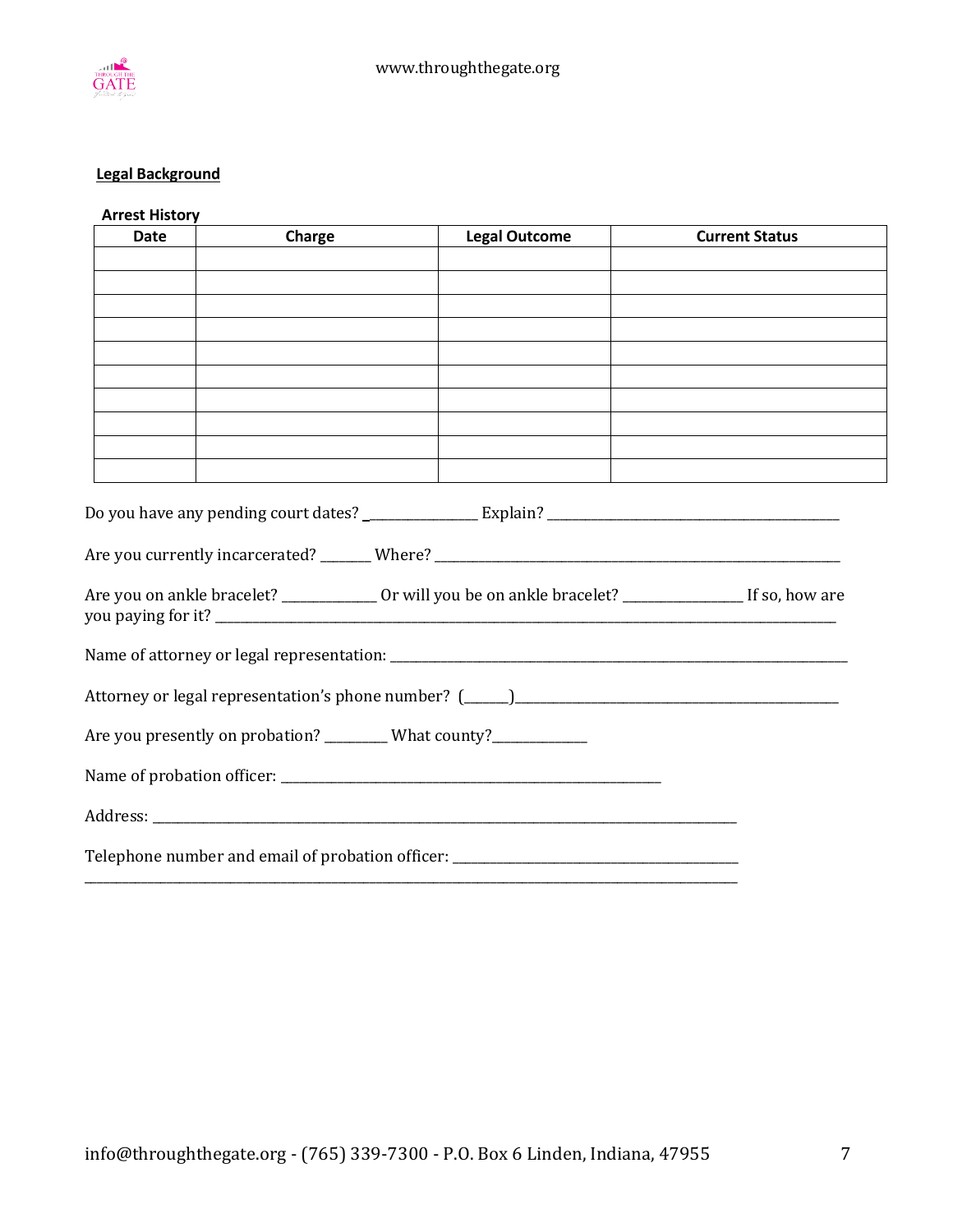

#### **Additional Questions**

In your own words, explain your current situation that has led you to apply at Through the Gate. \_\_\_\_\_\_\_\_\_\_\_\_\_\_\_\_\_\_\_\_\_\_\_\_\_\_\_\_\_\_\_\_\_\_\_\_\_\_\_\_\_\_\_\_\_\_\_\_\_\_\_\_\_\_\_\_\_\_\_\_\_\_\_\_\_\_\_\_\_\_\_\_\_\_\_\_\_\_\_\_\_\_\_\_\_\_\_\_\_\_\_\_\_\_\_\_\_\_\_\_\_\_\_\_\_\_\_\_\_

\_\_\_\_\_\_\_\_\_\_\_\_\_\_\_\_\_\_\_\_\_\_\_\_\_\_\_\_\_\_\_\_\_\_\_\_\_\_\_\_\_\_\_\_\_\_\_\_\_\_\_\_\_\_\_\_\_\_\_\_\_\_\_\_\_\_\_\_\_\_\_\_\_\_\_\_\_\_\_\_\_\_\_\_\_\_\_\_\_\_\_\_\_\_\_\_\_\_\_\_\_\_\_\_\_\_\_\_\_ \_\_\_\_\_\_\_\_\_\_\_\_\_\_\_\_\_\_\_\_\_\_\_\_\_\_\_\_\_\_\_\_\_\_\_\_\_\_\_\_\_\_\_\_\_\_\_\_\_\_\_\_\_\_\_\_\_\_\_\_\_\_\_\_\_\_\_\_\_\_\_\_\_\_\_\_\_\_\_\_\_\_\_\_\_\_\_\_\_\_\_\_\_\_\_\_\_\_\_\_\_\_\_\_\_\_\_\_\_ \_\_\_\_\_\_\_\_\_\_\_\_\_\_\_\_\_\_\_\_\_\_\_\_\_\_\_\_\_\_\_\_\_\_\_\_\_\_\_\_\_\_\_\_\_\_\_\_\_\_\_\_\_\_\_\_\_\_\_\_\_\_\_\_\_\_\_\_\_\_\_\_\_\_\_\_\_\_\_\_\_\_\_\_\_\_\_\_\_\_\_\_\_\_\_\_\_\_\_\_\_\_\_\_\_\_\_\_\_ \_\_\_\_\_\_\_\_\_\_\_\_\_\_\_\_\_\_\_\_\_\_\_\_\_\_\_\_\_\_\_\_\_\_\_\_\_\_\_\_\_\_\_\_\_\_\_\_\_\_\_\_\_\_\_\_\_\_\_\_\_\_\_\_\_\_\_\_\_\_\_\_\_\_\_\_\_\_\_\_\_\_\_\_\_\_\_\_\_\_\_\_\_\_\_\_\_\_\_\_\_\_\_\_\_\_\_\_\_ \_\_\_\_\_\_\_\_\_\_\_\_\_\_\_\_\_\_\_\_\_\_\_\_\_\_\_\_\_\_\_\_\_\_\_\_\_\_\_\_\_\_\_\_\_\_\_\_\_\_\_\_\_\_\_\_\_\_\_\_\_\_\_\_\_\_\_\_\_\_\_\_\_\_\_\_\_\_\_\_\_\_\_\_\_\_\_\_\_\_\_\_\_\_\_\_\_\_\_\_\_\_\_\_\_\_\_\_\_ \_\_\_\_\_\_\_\_\_\_\_\_\_\_\_\_\_\_\_\_\_\_\_\_\_\_\_\_\_\_\_\_\_\_\_\_\_\_\_\_\_\_\_\_\_\_\_\_\_\_\_\_\_\_\_\_\_\_\_\_\_\_\_\_\_\_\_\_\_\_\_\_\_\_\_\_\_\_\_\_\_\_\_\_\_\_\_\_\_\_\_\_\_\_\_\_\_\_\_\_\_\_\_\_\_\_\_\_\_ \_\_\_\_\_\_\_\_\_\_\_\_\_\_\_\_\_\_\_\_\_\_\_\_\_\_\_\_\_\_\_\_\_\_\_\_\_\_\_\_\_\_\_\_\_\_\_\_\_\_\_\_\_\_\_\_\_\_\_\_\_\_\_\_\_\_\_\_\_\_\_\_\_\_\_\_\_\_\_\_\_\_\_\_\_\_\_\_\_\_\_\_\_\_\_\_\_\_\_\_\_\_\_\_\_\_\_\_\_

Is there anything else you feel the staff at Through the Gate needs to know about you, your situation, or your application? If yes please explain.

\_\_\_\_\_\_\_\_\_\_\_\_\_\_\_\_\_\_\_\_\_\_\_\_\_\_\_\_\_\_\_\_\_\_\_\_\_\_\_\_\_\_\_\_\_\_\_\_\_\_\_\_\_\_\_\_\_\_\_\_\_\_\_\_\_\_\_\_\_\_\_\_\_\_\_\_\_\_\_\_\_\_\_\_\_\_\_\_\_\_\_\_\_\_\_\_\_\_\_\_\_\_\_\_\_\_\_\_\_ \_\_\_\_\_\_\_\_\_\_\_\_\_\_\_\_\_\_\_\_\_\_\_\_\_\_\_\_\_\_\_\_\_\_\_\_\_\_\_\_\_\_\_\_\_\_\_\_\_\_\_\_\_\_\_\_\_\_\_\_\_\_\_\_\_\_\_\_\_\_\_\_\_\_\_\_\_\_\_\_\_\_\_\_\_\_\_\_\_\_\_\_\_\_\_\_\_\_\_\_\_\_\_\_\_\_\_\_\_ \_\_\_\_\_\_\_\_\_\_\_\_\_\_\_\_\_\_\_\_\_\_\_\_\_\_\_\_\_\_\_\_\_\_\_\_\_\_\_\_\_\_\_\_\_\_\_\_\_\_\_\_\_\_\_\_\_\_\_\_\_\_\_\_\_\_\_\_\_\_\_\_\_\_\_\_\_\_\_\_\_\_\_\_\_\_\_\_\_\_\_\_\_\_\_\_\_\_\_\_\_\_\_\_\_\_\_\_\_ \_\_\_\_\_\_\_\_\_\_\_\_\_\_\_\_\_\_\_\_\_\_\_\_\_\_\_\_\_\_\_\_\_\_\_\_\_\_\_\_\_\_\_\_\_\_\_\_\_\_\_\_\_\_\_\_\_\_\_\_\_\_\_\_\_\_\_\_\_\_\_\_\_\_\_\_\_\_\_\_\_\_\_\_\_\_\_\_\_\_\_\_\_\_\_\_\_\_\_\_\_\_\_\_\_\_\_\_\_ \_\_\_\_\_\_\_\_\_\_\_\_\_\_\_\_\_\_\_\_\_\_\_\_\_\_\_\_\_\_\_\_\_\_\_\_\_\_\_\_\_\_\_\_\_\_\_\_\_\_\_\_\_\_\_\_\_\_\_\_\_\_\_\_\_\_\_\_\_\_\_\_\_\_\_\_\_\_\_\_\_\_\_\_\_\_\_\_\_\_\_\_\_\_\_\_\_\_\_\_\_\_\_\_\_\_\_\_\_ \_\_\_\_\_\_\_\_\_\_\_\_\_\_\_\_\_\_\_\_\_\_\_\_\_\_\_\_\_\_\_\_\_\_\_\_\_\_\_\_\_\_\_\_\_\_\_\_\_\_\_\_\_\_\_\_\_\_\_\_\_\_\_\_\_\_\_\_\_\_\_\_\_\_\_\_\_\_\_\_\_\_\_\_\_\_\_\_\_\_\_\_\_\_\_\_\_\_\_\_\_\_\_\_\_\_\_\_\_ \_\_\_\_\_\_\_\_\_\_\_\_\_\_\_\_\_\_\_\_\_\_\_\_\_\_\_\_\_\_\_\_\_\_\_\_\_\_\_\_\_\_\_\_\_\_\_\_\_\_\_\_\_\_\_\_\_\_\_\_\_\_\_\_\_\_\_\_\_\_\_\_\_\_\_\_\_\_\_\_\_\_\_\_\_\_\_\_\_\_\_\_\_\_\_\_\_\_\_\_\_\_\_\_\_\_\_\_\_ \_\_\_\_\_\_\_\_\_\_\_\_\_\_\_\_\_\_\_\_\_\_\_\_\_\_\_\_\_\_\_\_\_\_\_\_\_\_\_\_\_\_\_\_\_\_\_\_\_\_\_\_\_\_\_\_\_\_\_\_\_\_\_\_\_\_\_\_\_\_\_\_\_\_\_\_\_\_\_\_\_\_\_\_\_\_\_\_\_\_\_\_\_\_\_\_\_\_\_\_\_\_\_\_\_\_\_\_\_

#### **Pregnancy and Children**

We will not accept pregnant women or children. You will need to make arrangements for your children's care.

#### **Marriage**

Married women may be considered for residency on a case  $-$  by  $-$  case basis.

#### **Employment**

Residents **WILL NOT** be employed during our program. This will allow you the time you need to focus on you and your treatment program.

#### **Health Issues**

In all cases, the best candidate for the program should be in relatively good health and capable of fully participating in the normally scheduled events of the day including working at CFC during job training. Because Through the Gate **is not a medical facility**, it may not be best suited for applicants with situations requiring direct medical oversight (including some classifications of daily medications, feeding tubes, insulin dependent diabetics, etc.).

Note: You will be responsible for your own medical and prescription costs. TTG is not responsible for these costs.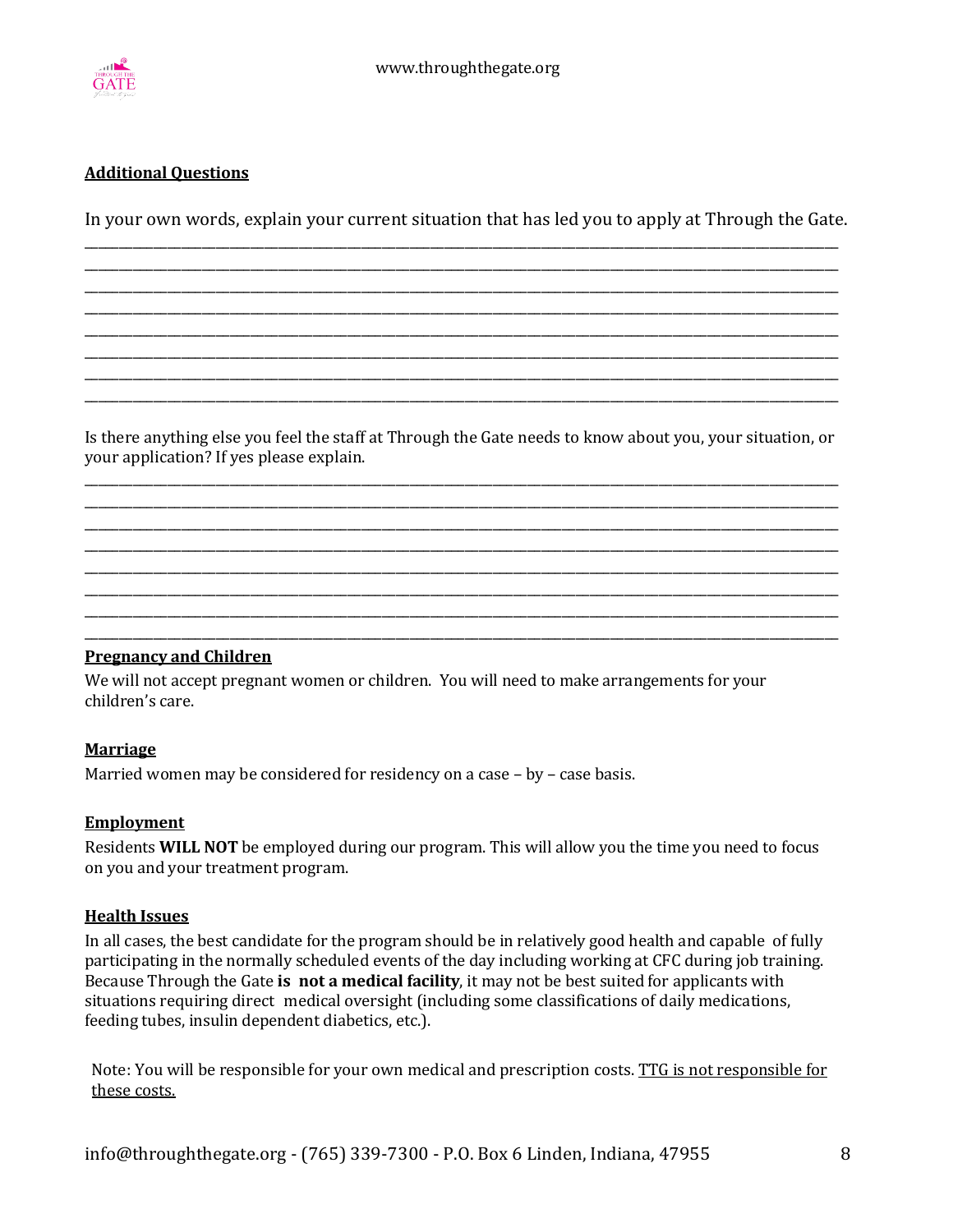

Upon arrival you will get assistance to help you apply for medical insurance if you need it.

#### **Through the Gate program costs**

- There is a non-refundable intake fee of \$200.00 due the day of arrival. We only accept cash or money order. You will not be allowed to intake without this fee paid in full.
- There is a 15-day grace period for fees not paid; after that the resident will be dismissed from the program.
- Currently we do not accept insurance.

## **The cost of our 8-month program is \$2240 or seven equal payments of \$320 (first payment due 30 days after arrival).**

**All fees must be paid in full before a resident can graduate.**

 **You ARE required to give proof of your ability to pay your fees.**

 **What are your payment arrangements? \_\_\_\_\_\_\_\_\_\_\_\_\_\_\_\_\_\_\_\_\_\_\_\_\_\_\_\_\_\_\_\_\_\_\_\_\_\_\_\_\_\_\_\_\_\_\_\_\_\_\_\_\_\_\_**

**Bed availability is not guaranteed with an acceptance letter. If there is no bed available and you are accepted, we will add your name to a waiting list.** 

**\_\_\_\_\_\_\_\_\_\_\_\_\_\_\_\_\_\_\_\_\_\_\_\_\_\_\_\_\_\_\_\_\_\_\_\_\_\_\_\_\_\_\_\_\_\_\_\_\_\_\_\_\_\_\_\_\_\_\_\_\_\_\_\_\_\_\_\_\_\_\_\_\_\_\_\_\_\_\_\_\_\_\_\_\_\_\_\_\_**

**\_\_\_\_\_\_\_\_\_\_\_\_\_\_\_\_\_\_\_\_\_\_\_\_\_\_\_\_\_\_\_\_\_\_\_\_\_\_\_\_\_\_\_\_\_\_\_\_\_\_\_\_\_\_\_\_\_\_\_\_\_\_\_\_\_\_\_\_\_\_\_\_\_\_\_\_\_\_\_\_\_\_\_\_\_\_\_\_\_**